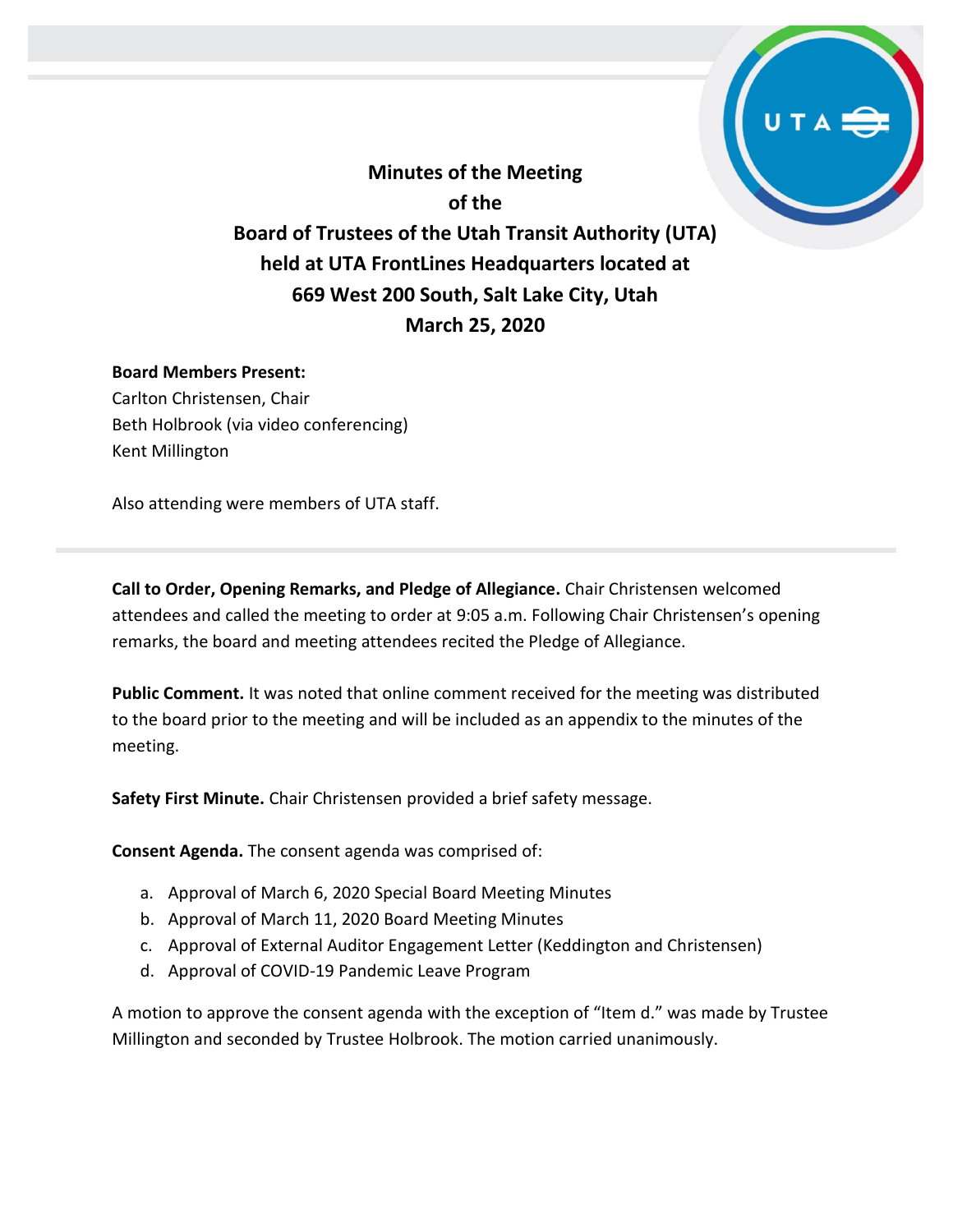#### **Agency Report.**

**Earthquake Update.** Carolyn Gonot, UTA Executive Director, spoke about the impact of the 5.7 magnitude earthquake that occurred in the Salt Lake Valley on Wednesday, March 18, 2020. She said the agency's emergency operations center (EOC) was fully activated following the earthquake and noted impacts to service: TRAX service was unavailable for part of the day due to power outages, FrontRunner operated at reduced speeds due to aftershocks, and bus service proceeded as normal.

**COVID-19 Update (including board action on pandemic leave program).** Ms. Gonot was joined by Eddy Cumins, UTA Chief Operating Officer, and Kim Ulibarri, UTA Chief People Officer. Ms. Gonot stated the COVID-19 pandemic has escalated quickly over the last two weeks. She affirmed UTA is an essential public service and the agency will continue to provide transit service while keeping the community safe. With respect to the pandemic, UTA's EOC is partially activated. The agency is adhering to the Centers for Disease Control and Prevention recommendations.

Ms. Ulibarri said some UTA employees have been authorized to telecommute. The agency is also formulating a pandemic leave program, which was created in conformance with federal guidelines and will be ready for implementation by April 2, 2020. The program will provide additional hours of paid leave to employees and allows sick leave to be used for childcare.

A motion to approve the pandemic leave program as outlined with modifications that may be required by federal legislation was made by Trustee Millington and seconded by Trustee Holbrook. The motion carried unanimously.

Mr. Cumins reviewed measures UTA operations is taking to ensure public and employee safety during the outbreak. For example, the agency is cleaning buses every night with disinfectant. In addition, a "yellow line" procedure and rear door passenger entry were implemented on buses to maintain social distancing for operators.

Mr. Cumins said ridership has significantly decreased as a result of the pandemic, an occurrence that is typical across the industry. He noted "right sizing" of service is expected by the federal government as a requirement for funding. Consequently, UTA is monitoring its ridership numbers closely.

Ms. Gonot also mentioned the agency has not seen much absenteeism in its workforce.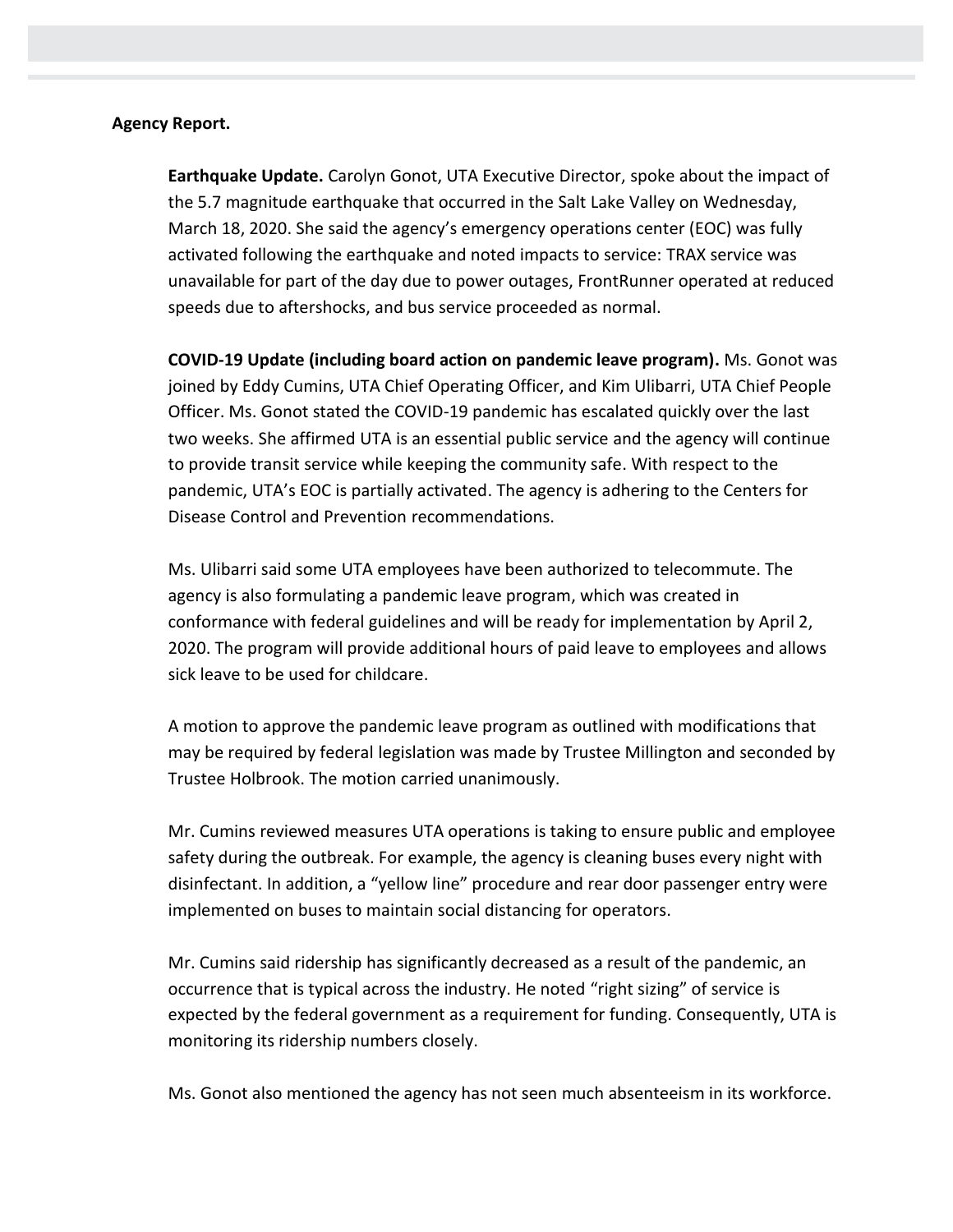**UTA Happenings.** Ms. Gonot stated that all public outreach events have been cancelled due to the pandemic.

Chair Christensen commended staff in the EOC for their response to the earthquake and to the COVID-19 pandemic.

**Government Relations and Legislative Update.** Shule Bishop, UTA Government Relations Director, reported that Congress reached agreement on a \$2 trillion stimulus bill, which includes \$25 billion in funding for transit. The stimulus funds will be apportioned by formula and do not include requirements for an agency match.

Mr. Bishop the summarized state appropriations related to UTA, including \$250,000 to complete the Point of the Mountain transit study, \$750,000 for the Point of the Mountain environmental analysis (contingent upon receipt of non-state funds), and \$1.6 million for a FrontRunner strategic plan. He further indicated there was an increased investment in the Transit Transportation Investment Fund (TTIF), including the establishment of an account for rail crossing upgrades. The Central Wasatch Commission also received \$50,000 for a ski bus bypass pilot.

Mr. Bishop thanked Senator Harper for his sponsorship of Senate Bill 150, which eliminated UTA's cap on transit-oriented developments. He also thanked partner agencies, community partners, and staff who assisted during the legislative session.

### **Resolutions.**

**R2020-03-02 Resolution Approving the Interlocal Cooperation Agreement for the Maintenance of Park-and-Ride Lots Near Big and Little Cottonwood Canyons.** Mr. Cumins, UTA Chief Operating Officer, summarized the resolution, which authorizes execution of an interlocal agreement detailing maintenance responsibilities for the parkand-ride lots near Big and Little Cottonwood canyons. Discussion ensued. A question on the timeline for completion of the Utah Department of Transportation's environmental impact study (EIS) on this area was posed by the board and answered by staff.

A motion to approve R2020-03-02 was made by Trustee Millington and seconded by Trustee Holbrook. The motion carried unanimously, with aye votes from Trustee Millington, Trustee Holbrook, and Chair Christensen.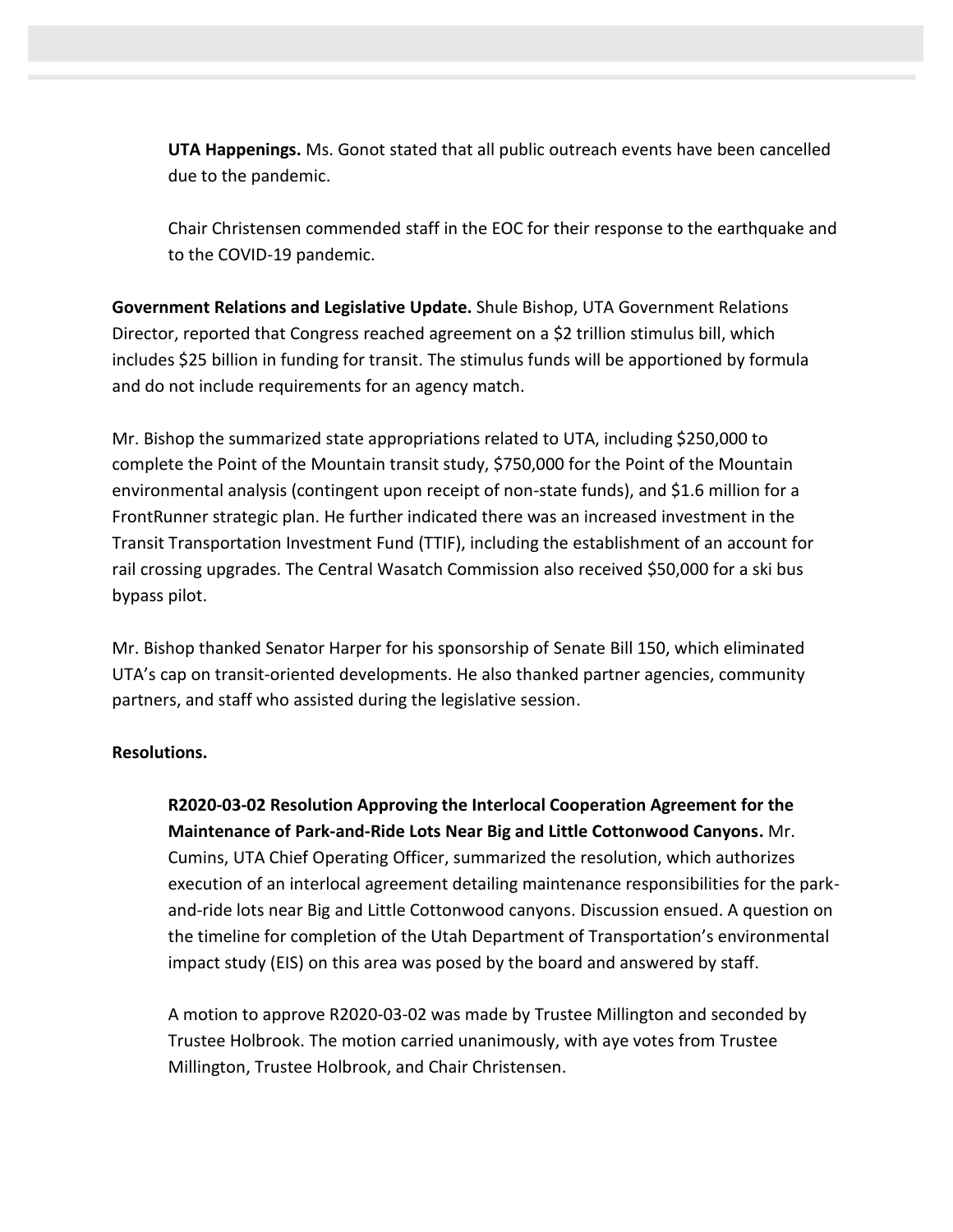### **R2020-03-03 Resolution Approving Title VI Service Equity Analysis of April 2020**

**Change Day.** Andrew Gray, UTA Civil Rights Compliance Officer – Title VI & DBE, reviewed UTA's Title VI obligations. He then spoke about the purpose of route 606 alignment changes, which is to continue to provide service to two work centers that are relocating to a consolidated facility. He indicated there are no disparate or disproportionate impacts resulting from the change. Discussion ensued. A question on completion of the facility necessitating the change on route 606 was posed by the board and answered by Mr. Gray.

A motion to approve R2020-03-03 was made by Trustee Millington and seconded by Trustee Holbrook. The motion carried unanimously, with aye votes from Trustee Millington, Trustee Holbrook, and Chair Christensen.

#### **Contracts, Disbursements, and Grants.**

**Contract: Provo/Orem BRT Property Acquisition – Parcel 155:A, 155:E, 155Ref:A, 155Ref:E.** Paul Drake, UTA Director of Real Estate & Transit-Oriented Development, joined the meeting by video conference. He provided an overview of the property purchase. The total purchase price is \$585,570. Discussion ensued. Questions on the administrative settlement and location of the property were posed by the board and answered by Mr. Drake.

A motion to approve the contract was made by Trustee Millington and seconded by Trustee Holbrook. The motion carried unanimously.

**Contract: Property Mediation Settlement - FrontRunner.** Mr. Drake was joined by David Wilkins, Assistant Attorney General. Mr. Drake provided an overview of the disputed property, UTA infrastructure on the property, history of claims and counterclaims associated with the property, UTA options contemplated for the property, and mediated settlement terms. Discussion ensued. Questions on the property valuation, location of utilities on the property, Rocky Mountain Power involvement in the transaction, and measures put in place to avoid future property disputes were posed by the board and answered by staff.

A motion to approve the contract was made by Trustee Millington and seconded by Trustee Holbrook. The motion carried unanimously.

**Disbursement: Light Rail Parts Inventory (Siemens Mobility Inc.).** Bob Biles, UTA Chief Financial Officer, explained the disbursement, which is necessary to pay for over \$300,000 in light rail parts purchased as part of UTA's inventory management program.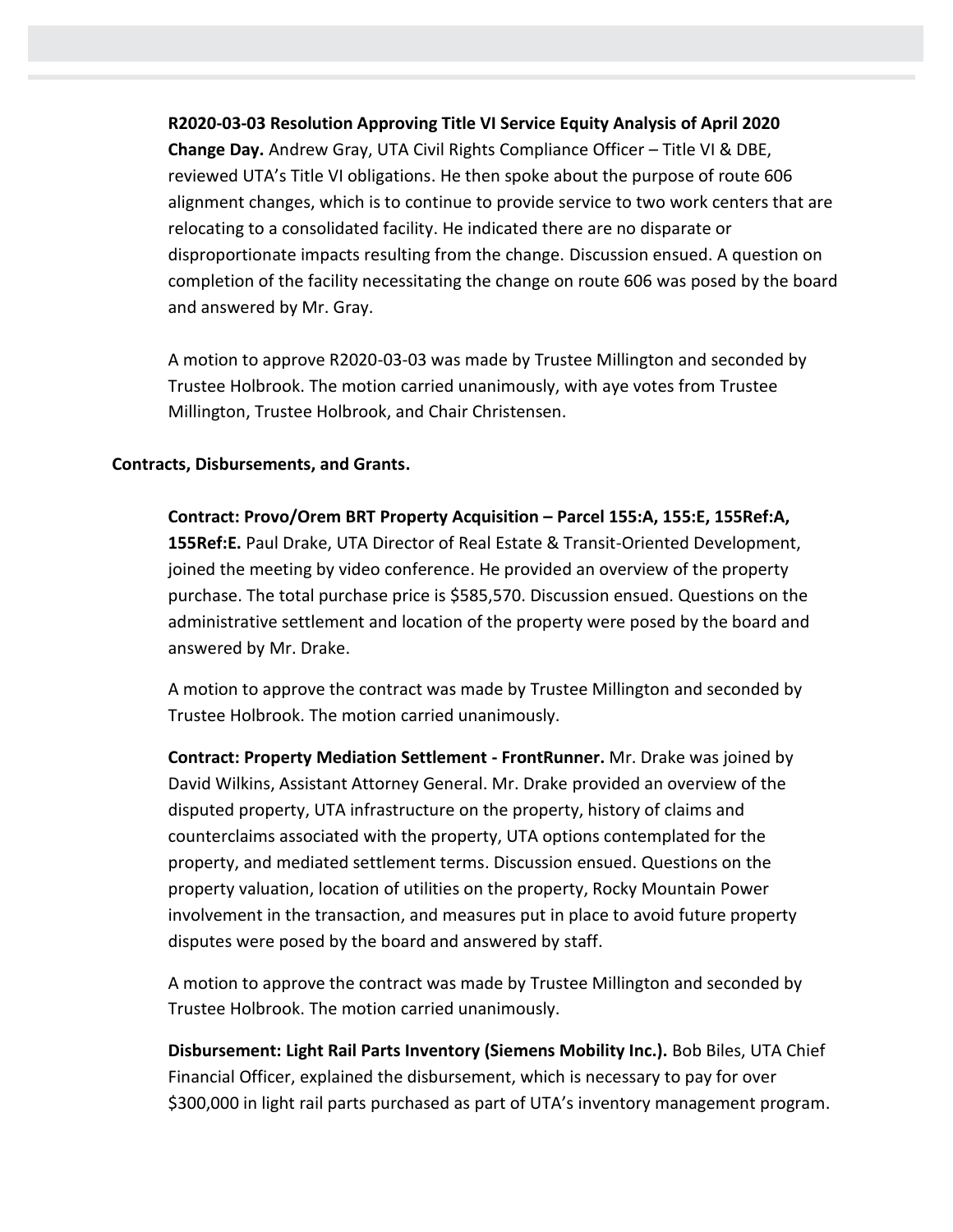A motion to approve the disbursement was made by Trustee Millington and seconded by Trustee Holbrook. The motion carried unanimously.

**Pre-Procurement.** Todd Mills, UTA Sr. Supply Chain Manager, was joined by Kyle Stockley, UTA Manager of Vehicle Overhaul & Bus Support. Mr. Mills indicated the agency intends to procure the following:

- i. Light Rail Vehicle Door Parts
- ii. Meadowbrook Maintenance Bays and Canopies Design Work
- iii. Transit Planning Software

Discussion ensued. Questions on availability of aftermarket manufacturers for light rail door parts, total potential cost of the transit planning software, and selection criteria on the software request for proposal (RFP) were posed by the board and answered by staff.

**Grant Application: Department of Health and Human Services Grant Application for Administration on Community Living Challenge – Partnering with Community Options, Inc.** Mary DeLoretto, UTA Chief Service Development Officer, indicated the purpose of the grant is to help the agency hire individuals with disabilities into existing, open positions. Discussion ensued. Questions on employee utilization were posed by the board and answered by Ms. DeLoretto.

### **Discussion Items.**

**UTA FrontLines Headquarters Administration Building.** Ms. DeLoretto was joined by Mr. Drake and Hal Johnson, UTA Manager of Project Development – Systems Planning. Mr. Johnson spoke about the third-party structural analysis of the UTA FrontLines Headquarters administration building, including findings and recommendations. Mr. Drake spoke about the transit-oriented development station area plan for the Salt Lake Central site. The plans include a new office development on the east side of the railroad tracks, a parking structure on the west side of the tracks, and a pedestrian bridge over the tracks. He mentioned the possibility of UTA relocating its offices to the new building.

Discussion ensued. Questions on the cost of retrofitting the current building, the intent of the retrofit (e.g., safety vs. functionality), benefits of retrofitting compared with constructing a new building, UTA's options associated with the new office development at Salt Lake Central, parking in the new development, timeline on construction of the new development, UTA's coordination efforts with the Salt Lake City redevelopment agency on the new development, impact on other UTA-owned property in the area, and optimization of the station area plan to accommodate bus operations were posed by the board and answered by staff.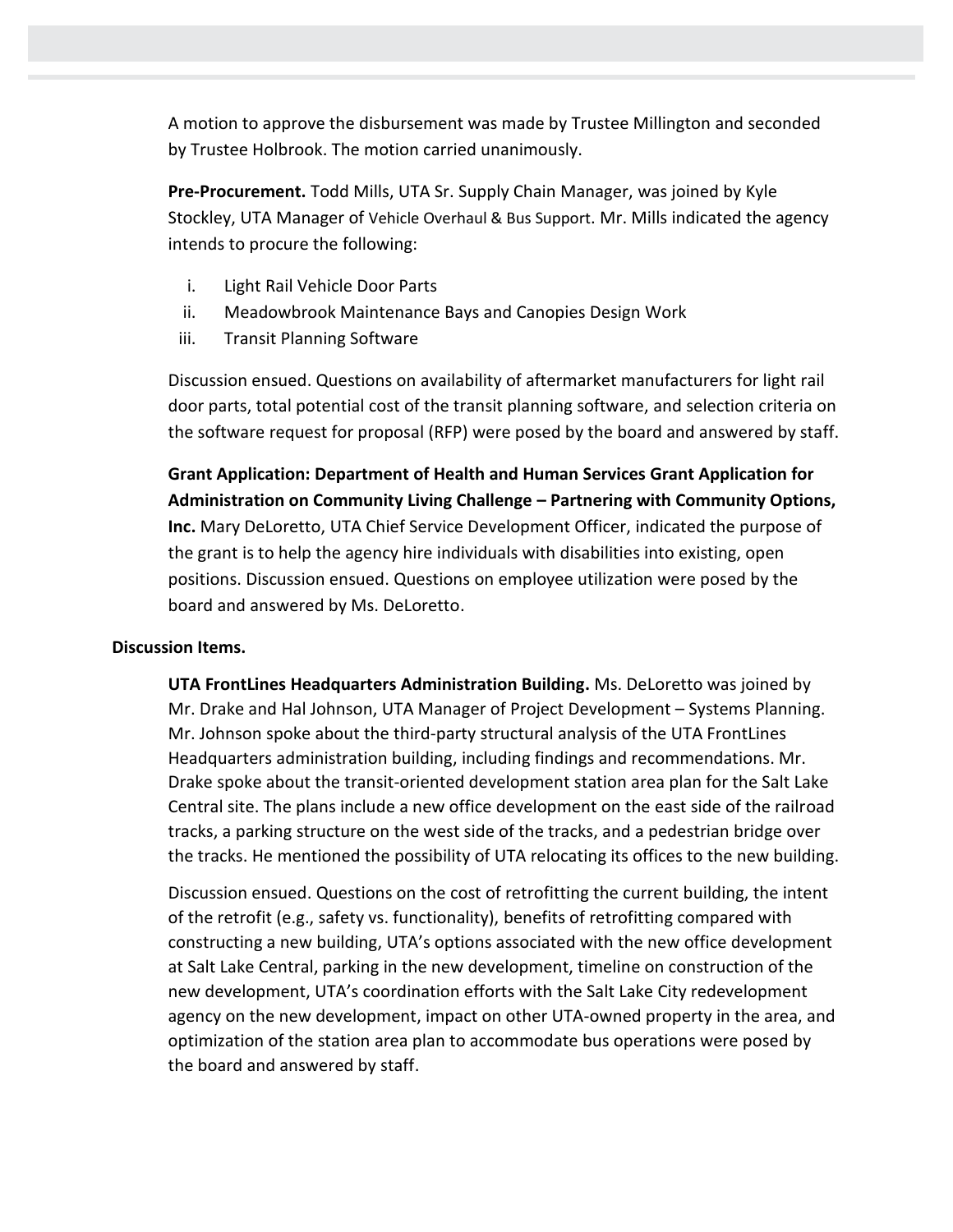Ms. Gonot committed to bring the request for proposal (RFP) for the Salt Lake Central site to the board for review prior to its release.

Trustee Holbrook requested more detailed information on the retrofitting option.

Chair Christensen called for a break at 10:47 a.m. The meeting resumed at 10:57 a.m.

**Summary of Fare Changes and Planned Public Outreach.** Monica Morton, UTA Fares Director, was joined by Andrea Packer, UTA Communications Director. Ms. Morton spoke about phase one of the fare change process. She highlighted the various aspects needed in a fare policy, pricing components and goals, proposed fare rate multipliers and discount percentages, and fare products and media.

With respect to planned outreach, Ms. Packer said public comment and outreach is needed, but implementation is on hold due to the COVID-19 outbreak. The planned outreach includes a public hearing; education for those who are impacted; targeted outreach; open houses; and collection of public comment through the agency's website, by email, phone, and regular mail. The efforts will cover all counties in UTA's service district. Ms. Gonot added that Title VI evaluations will also be performed.

Ms. Gonot committed to inform the board when public outreach begins.

Discussion ensued. Questions on the potential for increasing use of the electronic fare cards were posed by the board and answered by staff.

**2019 Chief Performance Targets Report and 2020 Goals.** Ms. Gonot was joined by her executive team: Mr. Cumins; Mr. Biles; Ms. DeLoretto; Ms. Ulibarri; and Nichol Bourdeaux, UTA Chief Communications & Marketing Officer. Ms. Gonot summarized agency initiatives for 2020, which include relaunch of the UTA Way, suicide prevention initiatives, facility evaluation, and training programs. Following Ms. Gonot's overview, the team then reviewed progress on specific 2019 objectives in each of their respective areas.

Ms. Gonot said the agency's 2020 goals are focused on service, people, and stewardship. She outlined specific measures intended to:

- Enhance service and improve customer experience
- Improve system performance
- Increase employee engagement and support workforce development
- Provide clear, consistent, and reliable communications
- Maintain a state of good repair
- Maintain fiscal responsibility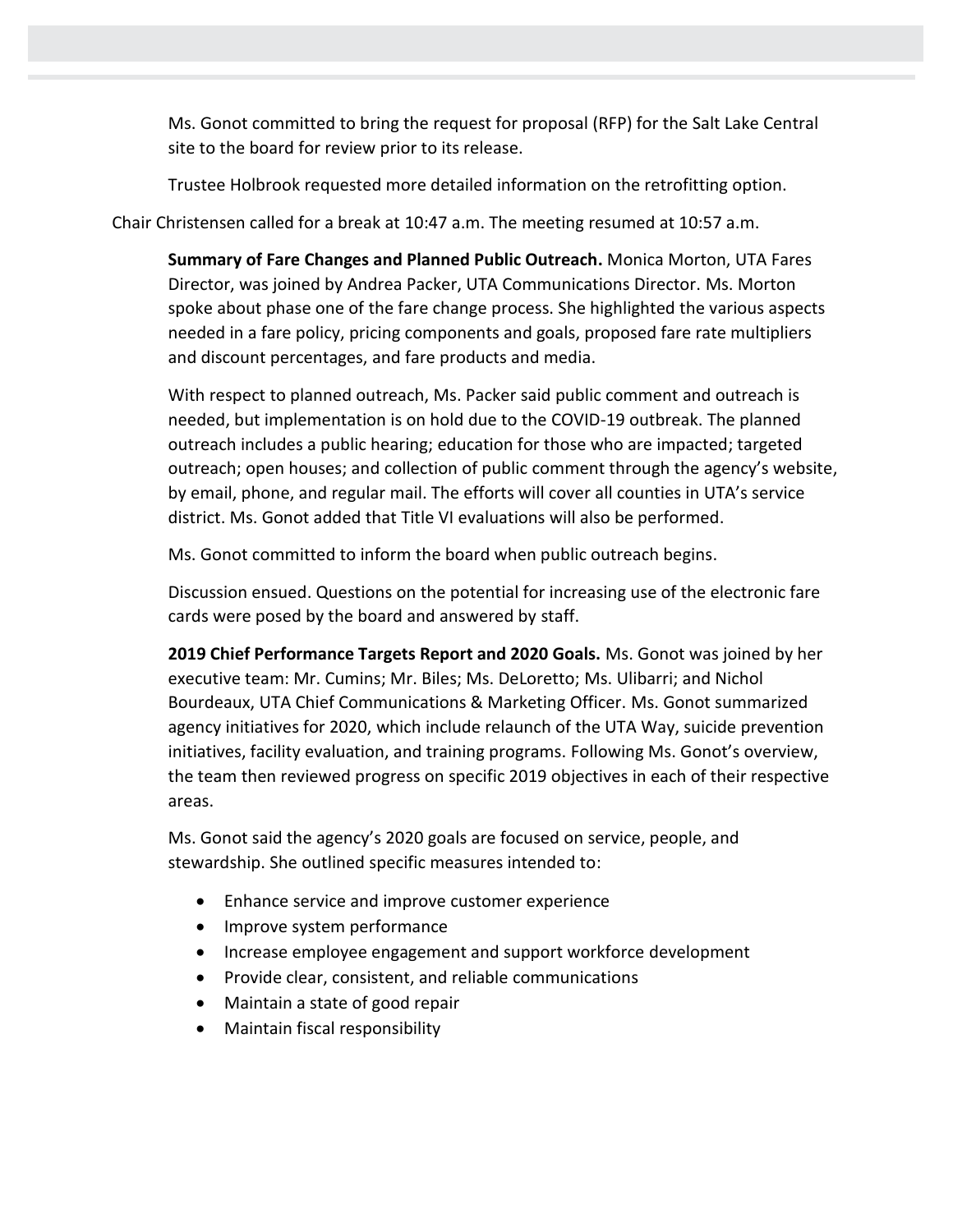Discussion ensued. Questions on vehicle performance improvements, operating expenses, PACE participation rates for bargaining unit employees, and goals for the emerging leaders program were posed by the board and answered by staff.

Chair Christensen suggested it may be possible to leverage the predicted economic downturn to realize savings on planned projects.

### **Other Business.**

**Next Meeting.** The next meeting of the board will be on Friday, March 27, 2020 at 9:00 a.m.

**Closed Session.** Chair Christensen indicated there was a need for a closed session to discuss collective bargaining. A motion for a closed session was made by Trustee Millington and seconded by Trustee Holbrook. The motion carried unanimously and the board entered into closed session at 12:15 p.m.

**Open Session.** A motion to return to open session was made by Trustee Millington and seconded by Trustee Holbrook. The motion carried unanimously and the board returned to open session at 12:32 p.m.

**Adjournment.** The meeting was adjourned at 12:33 p.m. by motion.

Transcribed by Cathie Griffiths Executive Assistant to the Board Chair Utah Transit Authority [cgriffiths@rideuta.com](mailto:cgriffiths@rideuta.com) 801.237.1945

*This document is not intended to serve as a full transcript as additional discussion may have taken place; please refer to the meeting materials, audio, or video located at <https://www.utah.gov/pmn/sitemap/notice/596391.html> for entire content.*

*This document along with the digital recording constitute the official minutes of this meeting.*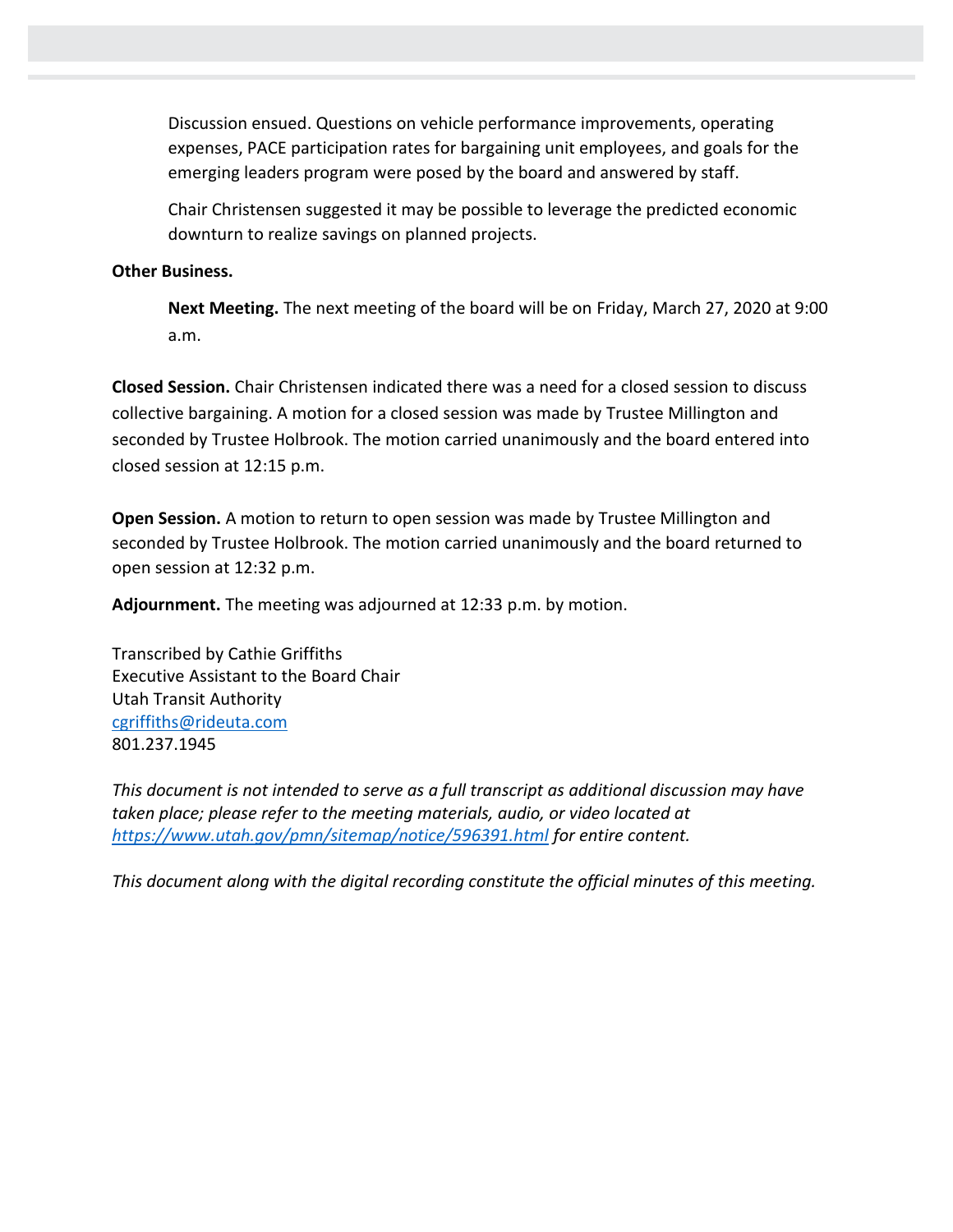## **Appendix**

# **Online Public Comment to the Board of Trustees of the Utah Transit Authority (UTA) Board Meeting March 25, 2020**

#### **Received March 24, 2020 from George Chapman:**

I urge the Board to lower the transit fare to zero temporarily to encourage use of mass transit and provide an encouragement for citizens who do not normally consider riding transit, to try it. Ridership on UTA seems to be a fraction of what it was on many routes and free fare would help restore ridership and encourage trying out UTA. UTA vehicles should not be running empty.

In addition, any new fare policy should include lower fare such as \$1 (for FarePay - to decrease interactions with driver) and \$2 for cash. Present fares were implemented to cover diesel that was running close to \$4 a gallon and with the Saudi effort to control the market, diesel prices may go down to less than \$2 a gallon.

Now is a good time to lower fares.

### **Received March 24, 2020 from Lucinda Lunsford:**

Please work with UDOT or other road project companies to get "ahead" of detours, in order to plan a safe detour route with adequate signage, and to give advanced notice and pickup locations for riders. I've observed problems with this in Clinton @ the 1000 west/1800 north detour earlier this year to present. The other problem I observed was by Davis Hospital last year.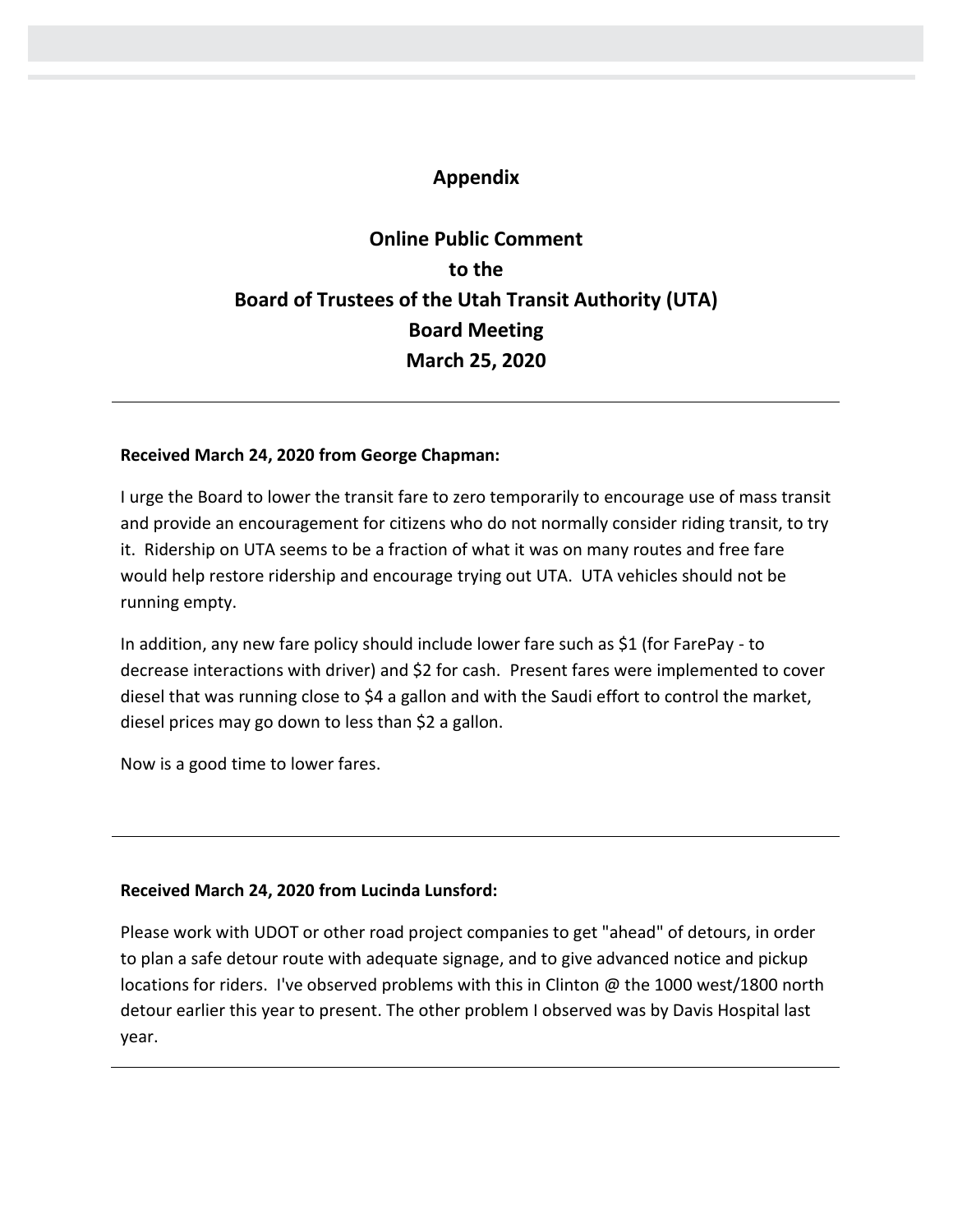My experience with this matter is because I have a daughter I drop off at a stop near our home in Clinton so that she can go to Davis Tech--from North Davis County to South Davis County, and back. I have dropped her off in the the morning before I go to work and still there are times I wait just to make sure the bus doesn"t drive past her--which it has. Oh, and yes, she does have a light-colored coat and light. The problem is that the bus 640 signs are inadequate and difficult to see. They have no reflective qualities, they are too small, too low, too faded. One sign is too close to the intersection of 1500 W and 1800 N in Clinton, so that when the bus turns, it can be hard for the driver to notice someone standing near the poorly located. faded bus sign. It missed my daughter when it got darker for Daylight Savings just recently. Luckily, I was there waiting to make sure she got on safely and ended up having to honk to get the bus to stop for her. Now I have to wait, instead of dropping her off and going to work. If that bus misses her then I have to try to get her onto another bus.

My daughter takes the bus to her work near Davis Hospital. There was a road project last year that lasted months and months. Buses were not turning down 1450 south from State streer, in Clearfield which has Clearfield Workforce Services, dental offices, medical offices, Davis Behavioral Health, Tanner Clinic, and of course Davis Hospital. Why was a safe detour not planned in this situation? Patrons of UTA had to be dropped off on State street. Which, in my opinion is a huge, unsafe road for your customers with medical issues or mobility issues to cross, and then walk nearly maybe a mile or two from the bus drop off. Customers who had appointments. but did not know beforehand about the detour, ended up missing appointments or getting dropped off miles from the hospital or medical offices. My daughter observed this countless times.

Right now, I can tell you of a viable detour for that area. Last year, my daughter literally just rode the bus all the way to the Layton Mall, stayed on during the turn around so that she could be dropped closer to her work.

I'm just a parent, however I feel like I'm in a good position to give feedback. I, myself, rode the UTA buses long ago starting in about 2nd grade and occasionally during my college years. I rode all over Ogden, South Ogden, Clinton, and the Weber State area and University of Utah area and downtown Salt Lake. I used to ride to the gym, library, mall, martial arts lessons, to my dental appointments, to orthodontist appointments, to and from the University of Utah. I rode everywhere.

I also pick up my daughter from her part time evening job, so I am in my car basically taking the same roads that the bus 640 takes. I know that route. As I drive along, I've observed inadequate seating, signs, lighting, and a lack of protection from the elements such as rain and snow especially in that 1450 south area near the Clearfield/Layton border near medical facilities. The most vulnerable riders in that area do not have the same conveniences as